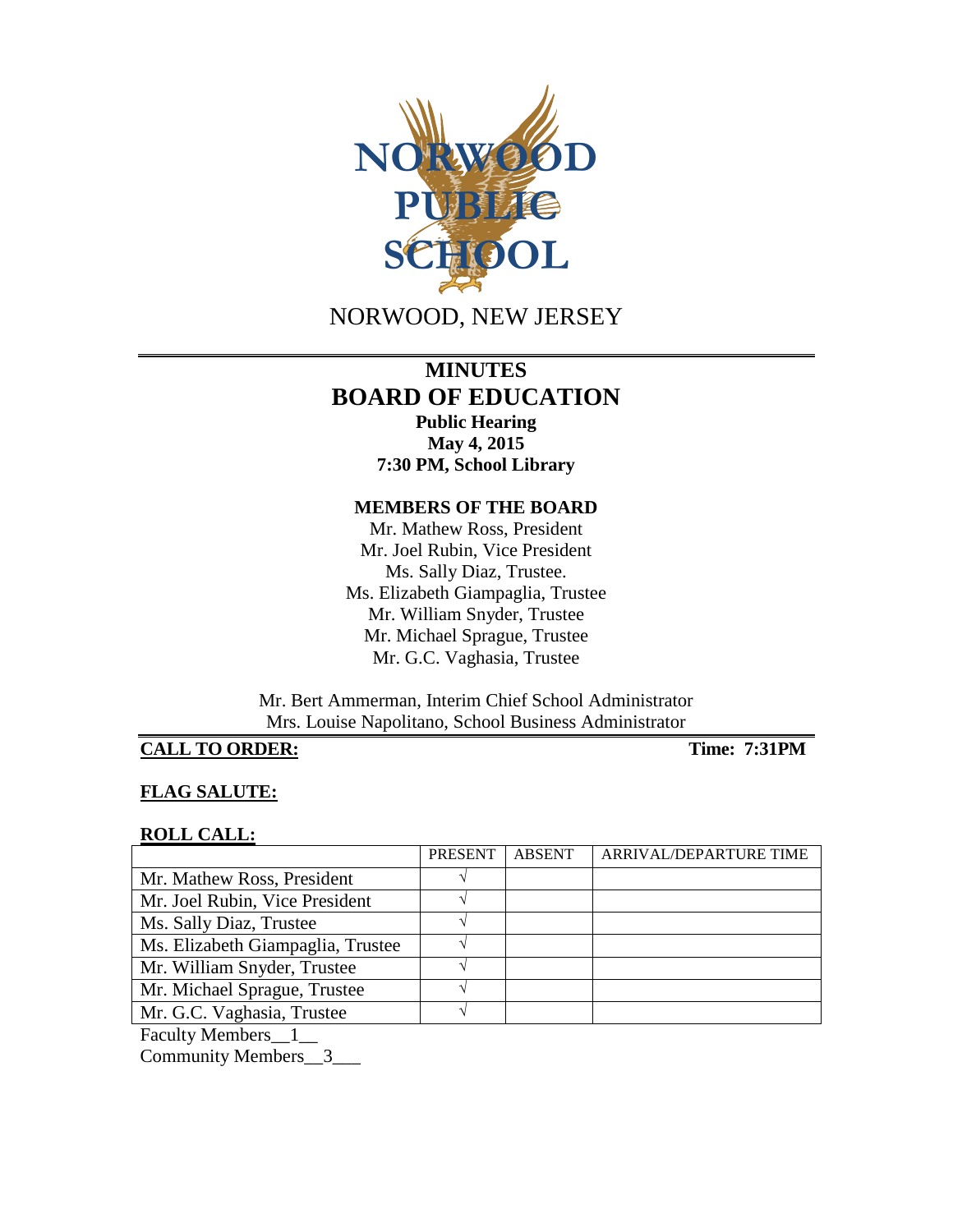### **OPEN PUBLIC PORTION MEETING ACT STATEMENT:**

Pursuant to the Open Public Meetings Act, Chapter 231, Laws of New Jersey 1975, notice of this meeting, its date, time and place have been posted on the Board's official bulletin board, and it has been delivered to The Record newspaper circulated in the District at least 48 hours prior to the time for this meeting. The Board will meet in executive session immediately following to discuss personnel and contractual matters.

**Presentation of the 2015-2016 School Budget** – Mr. Sprague gave the Finance

Committee Presentation.

**Public Participation** Moved by: Mr. Rubin Seconded by: Ms. Giampaglia Time: 7:39pm

### **Closed to the Public**

Moved by: Mr. Rubin Seconded by: Mr. Snyder Time: 7:40pm

BE IT RESOLVED, pursuant to the recommendation of the Chief School Administrator, the Finance Committee recommends the following resolution(s)

> Motion to approve Administrative item "F1" Moved by: Mr. Sprague Seconded by: Mr. Rubin Vote:All In Favor

| <b>BOARD MEMBER</b>               | <b>AYE</b> | <b>NAY</b> | <b>ABSTAINED</b> | <b>ABSENT</b> |
|-----------------------------------|------------|------------|------------------|---------------|
| Mr. Michael Sprague, Trustee      |            |            |                  |               |
| Mr. Joel Rubin, Vice President    |            |            |                  |               |
| Ms. Elizabeth Giampaglia, Trustee |            |            |                  |               |
| Ms. Sally Diaz, Trustee           |            |            |                  |               |
| Mr. William Snyder, Trustee       |            |            |                  |               |
| Mr. Mathew Ross, President        |            |            |                  |               |
| Mr. G.C. Vaghasia, Trustee        |            |            |                  |               |